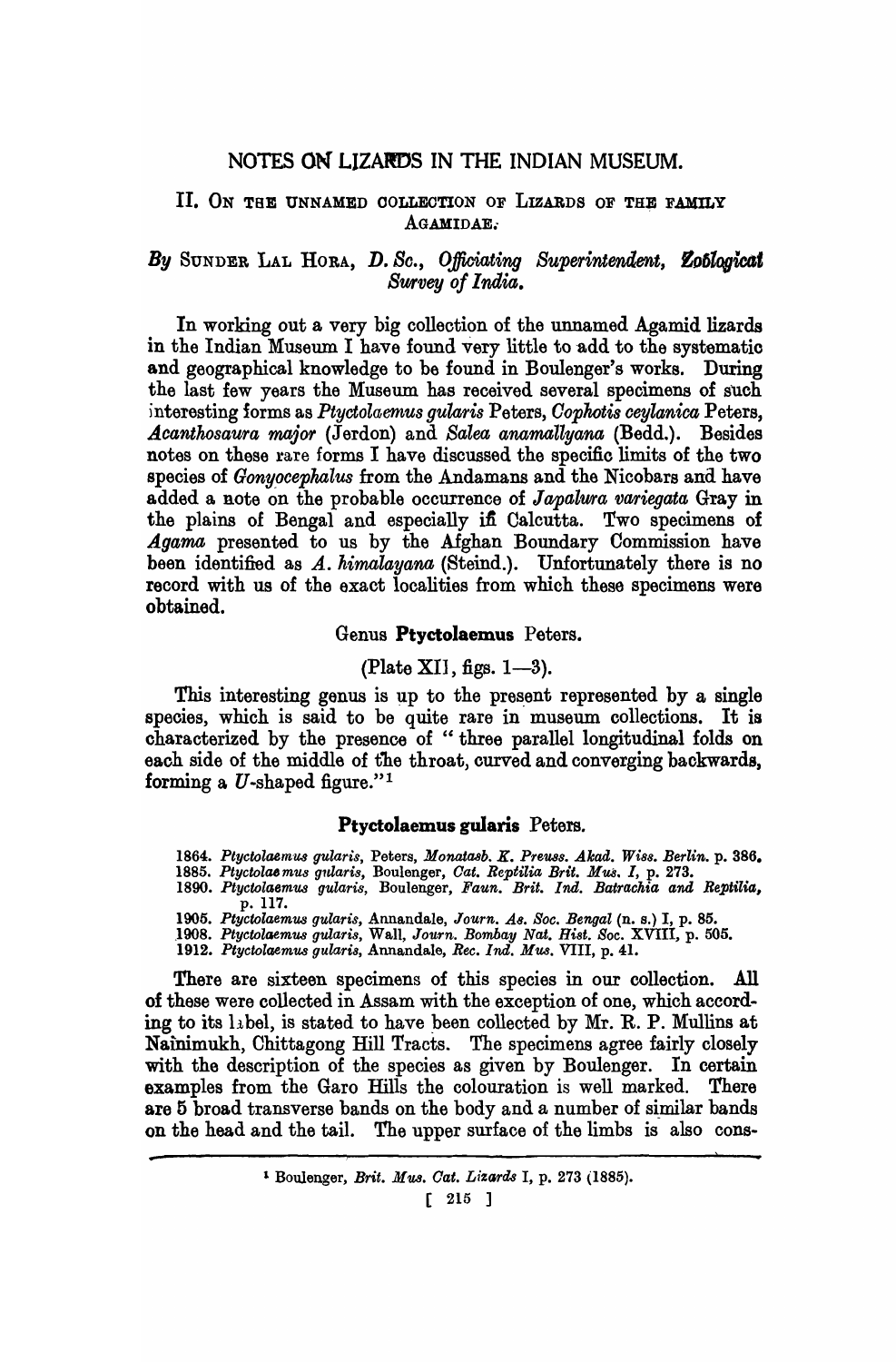picuously marked. In certain, specimens the dorso-lateral surfaces of the anterior half of the body are marked with a net-work of dark brown, enclosing oval or elliptical white spots.

The nuchal crest is separated from the dorsal and in badly preserved specimens they are hardly distinguishable. The examples show 'considerable variation as regards the proportionate length of the various  $parts : -$ 

| Shillong.           |          | Tura.     | Garo Hilly. | Cachar. | Chittagong<br><b>Hill</b><br>Tracts. |       |
|---------------------|----------|-----------|-------------|---------|--------------------------------------|-------|
| Total length        | 220.0    | 252.0     | $231 - 0$   | 246.0   | 234.0                                | 227.0 |
| Length of head      | 21.5     | 23.3      | 20.5        | 22.0    | 20.0                                 | 18.8  |
| Width of head       | 12.5     | 12.3      | 11.5        | 12.3    | $10-8$                               | 10.0  |
| Length of snout     | 8.6      | 9.0       | 9.0         | $9-2$   | $8-1$                                | 7.5   |
| Diameter of orbit   | 5.5      | 6·0       | 5.8         | 5.5     | 6.5                                  | 5.4   |
| Length of body      | 50.5     | 57.7      | 51.0        | 58.0    | 30.0                                 | 45.7  |
| Length of hind limb | $50 - 0$ | 53.0      | 48.0        | 52.0    | 56.0                                 | 58.0  |
| Length of fore limb | 80.0     | 30.0      | 29.0        | 33.0    | 32.7                                 | 30.5  |
| Length of tail      | 148.0    | $171 - 0$ | $159 - 5$   | 166.0   | $164 - 0$                            | 162.5 |

*Measurements in millimetres.* 

The following are the localities whence specimens are represented in our collection :-

|         | 16002 Nemotha, Cachar District, Assam                                    |           | . J. Wood-Mason.                              |
|---------|--------------------------------------------------------------------------|-----------|-----------------------------------------------|
| 3980    | Shillong, Assam<br>$\bullet$ . The set of $\bullet$                      |           | . Daffla Expedition (Maj. Godwin-<br>Austen). |
| 19836—8 | Shillong, Assam<br>$\sim$ 100 $\pm$<br><b>Contract Contract Contract</b> |           | . T. Bainbridge Fletcher.                     |
| 19835   | Shillong, Assam                                                          |           | N. Annandale.                                 |
|         | 5203 Goalpara, Assam.<br>$\sim$ $\sim$<br>$\bullet$                      |           | . H. L. Houghton.                             |
|         | 18521-25 Above Tura, Garo Hills, Assam.                                  |           | S. W. Kemp.                                   |
|         | "<br>$\bullet$<br>$\rightarrow$<br>,,                                    |           | ,,,                                           |
| 16995   | Kobo, Abor Hills, Assam<br>$\bullet$                                     | $\bullet$ | Capt. M. de. Courcy.                          |
| 16895   | "<br>$\bullet\bullet$<br>$^{\bullet}$<br>$\bullet$                       |           | $.S. W.$ Kemp.                                |
| 19839   | Nainimukh, Chittagong Hill Tracts.                                       |           | R. P. Mullins.                                |

## Genus **Cophotis** Peters.

This genus has hitherto been represented in our collection by a single specimen of *Cophotis ceylanica* obtained in exchange from the Basle Museum. Last year during my short visit to Ceylon I collected a young specimen of the same species from the road side at Nuwara Eliya; it is now preserved in the collection of the Zoological Survey of India.

In the young specimen the upper surface of the head and the sides just below the eyes are dark. From this dark  $ar_{\text{ce}}$  bands of a somewhat lighter colour proceed to the under surface of the head. Five or six such bands running obliquely backwards can be made out. The upper surface and the sides in the anterior half of the body are of a dark brown colour. The dorsal surface in front of the hind limbs is brownish and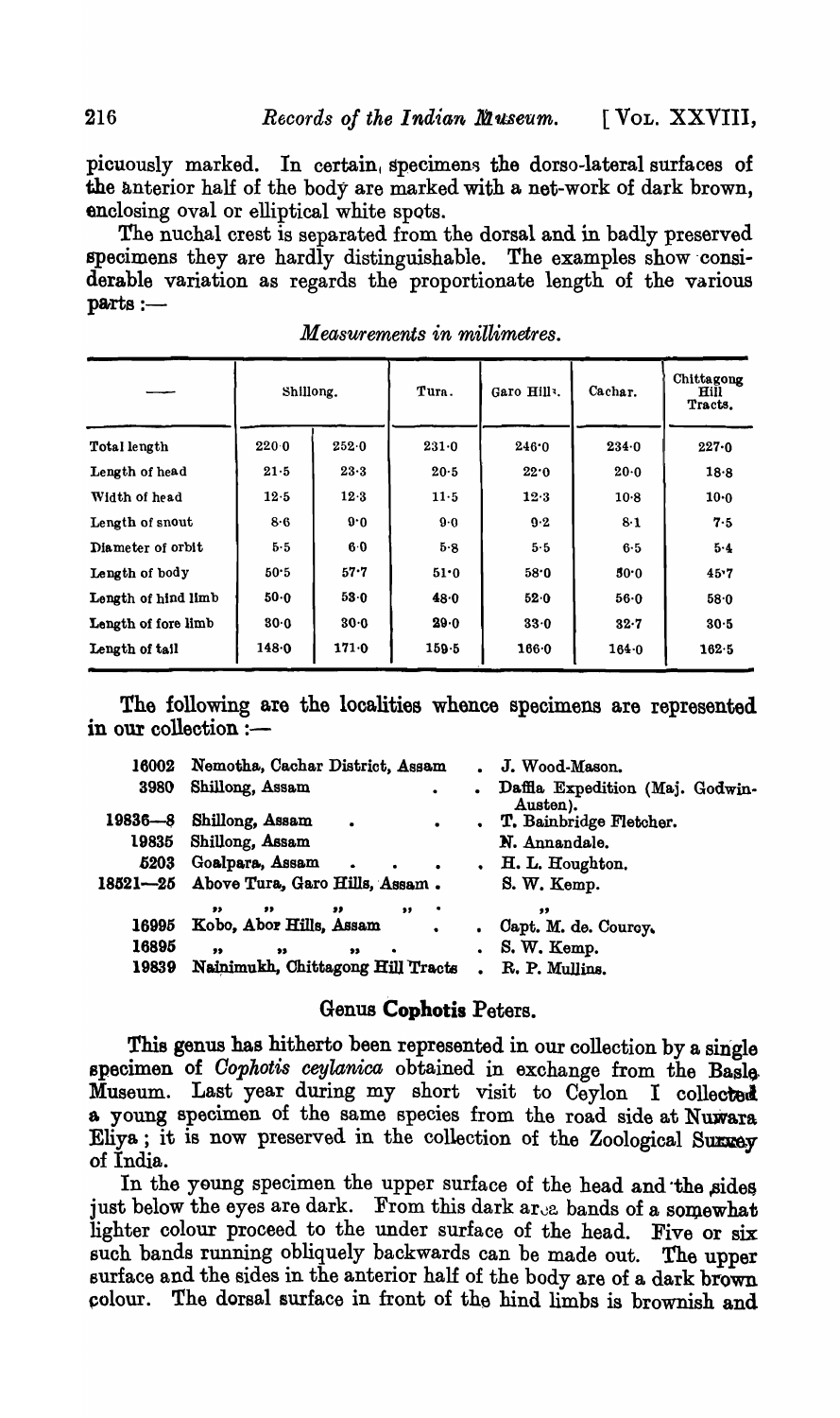the tail is marked with several brown bands in its entire length. The spines forming the dorsal crest are black and the keels of some of the scales on the upper surface of the head, body and the limbs are bluish in colour.

## Genus Gonyocephalus Kaup.

## (Plate XII, fig. 4).

There are altogether four specimens of this genus referable to Gonyocephalus subcristatus (Blyth) in our unnamed collection; three are from the Nicobars, collected by Major Sewell and one from the Andamans. In the two specimens from Nankauri Island both the nuchal and the dorsal crests are much better developed than in the other two. I was greatly confused at first, but on referring to the literature<sup>1</sup> and our large collection of G. subcristatus I am convinced that all the four specimens belong to one species. The two species of Gonyocephalus known from the Andamans and the Nicobar Islands *i.e.*, G. subcristatus and G. humei, are separated from each other on the character of the crests and on the nature of the scales covering the limbs. In all other respects these



TEXT-FIG.-Outline sketches showing the variation in the extent of the nuchal and the dorsal crests in Gonyosephalus subcristatus (Blyth).

 $d =$  specimenen number 14635;  $b = 14644$ ;  $c = 14633$  and  $d = 5041$  (probably the type-specimen of G. humei). Slightly reduced.

species are almost identical. Stoliczka<sup>2</sup> established G. humei on two exceptionally large individuals and the two specimens from Tillingchang

<sup>&</sup>lt;sup>1</sup> Boulenger, Brit. Mus. Cat. Lizards I, pp. 292, 293 (1885); Faun. Brit. Ind. Reptilia.<br>and Batrachia, pp. 122, 123 (1890).

<sup>&</sup>lt;sup>2</sup> Stoliczka, Journ, As, Soc, Bengal XLII, p. 167 (1873),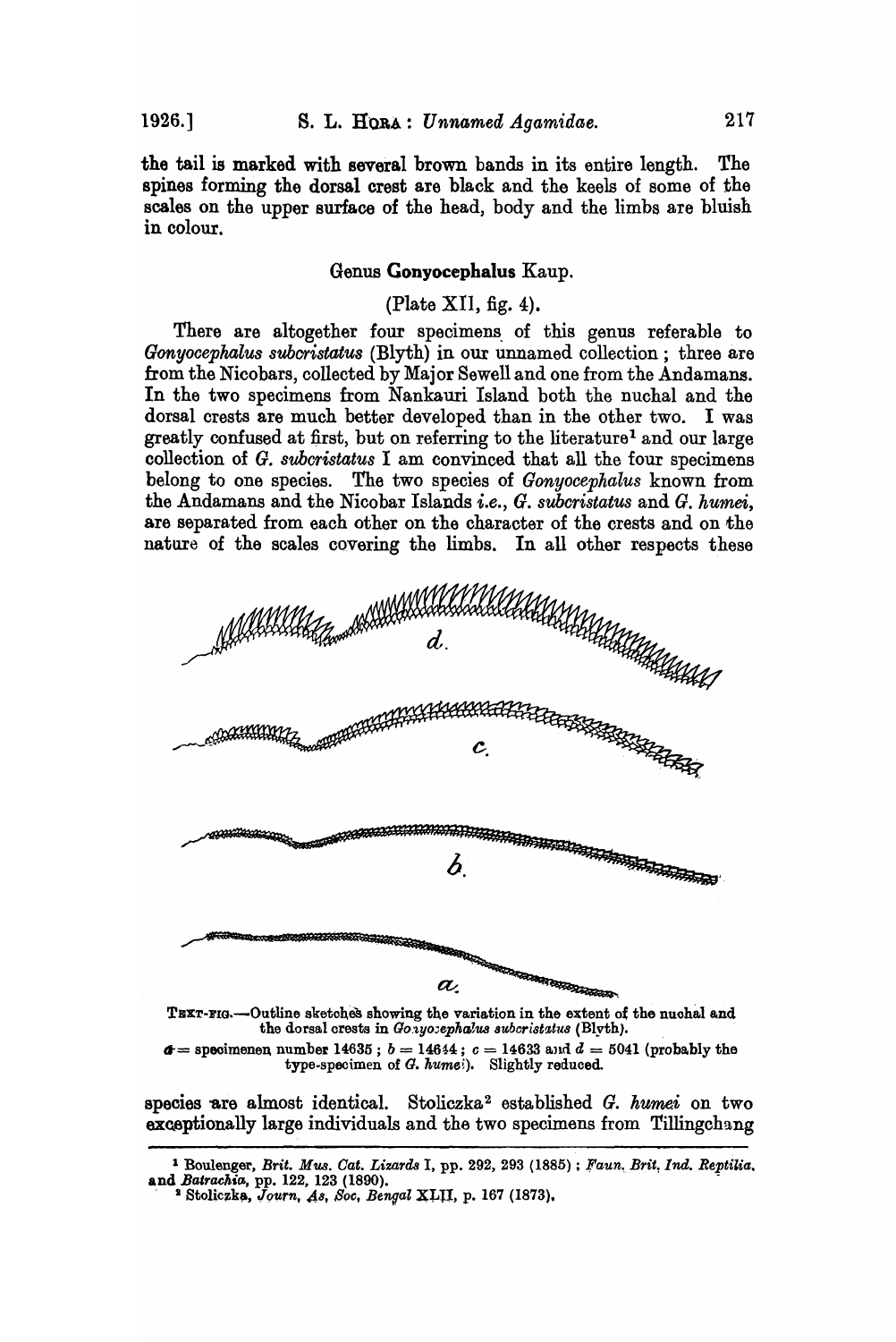$(Tillanchong)$  in our collection from Dr. Stoliczka's bequest are probably the type-specimens. Annandale<sup>1</sup> after a thorough examination of this entire material came to the conclusion that the two large specimens from Tillingchang represent aged individuals of the common species,  $G$ . *subcristatus.* I entirely agree with Annandale. The nuchal and the dorsal crests are very variable in G. *subcristatus.* In the earlier stages they appear as low denticulated ridges consisting of folds of skin with sharp, triangular spines arranged on them vertically. Later on the spines become prominent and in certain individuals the folds of the skin become considerably raised from the surface and become more prominent than the spines. In the two large examples from Tillingchang both the ep:nes and the folds are well developed.

As regards the general arrangement of the scales on the limbs there ls but little difference between the two so-called species. In one specimen of " G. humei" there are a couple of larger scales on the upper side of the left thigh; but this can only be regarded as an individual variation and cannot be taken as a specific character. Aged individuals, as it is but natural to expect, are very rare.

As no figure of either G. *subcristatus* or G. *humei* has been published I take this opportunity of giving a figure of one of the aged individuals of the species and also give outline sketches to represent the variations mentioned above in the nuchal and the dorsal crests.

# Genus Acanthosauta Gray.

# Acanthosaura major (Jerdon).

Dr. B. Chopra has recently collected a fine specimen of this rare and interesting species at Kufri (alt. 8,400 ft.) in the Simla Hills. It agrees very closely with the typical specimens in our collection.

# Acanthosaura tricarinata (Blyth).

This lizard appears to be very common in the Darjeeling district of the Himalayas from which there are several specimens in our collection. A specimen from Allahabad in the United Provinces has been referred to this species; it has been in our collection since 1880, and is not in a good state of preservation, but, so far as I have been able to make out, it appears to belong to A. *tricarinata*. The occurrence of this lizard in the plains of the United Provinces needs further confirmation, as it is possible that the specimen No. 5135 in our collection, that is stated to have come from Allahabad, may have been wrongly labelled.

There is a considerable degree of variation in the arrangement of the prominent scales. Usually an oblique, transverse row of conica1, ribbed tubercles is present on each side along, the posterior border of the head, but in certain examples it is only represented by one or two tubercles. Frequently there are angular series of large and keeled scales across the back, but in some specimens these are inconspicuous.

<sup>&</sup>lt;sup>1</sup> Annandale, *Journ. As. Soc. Bengal LXXII Suppl., p. 18 (1904)*; *ibid.*, (N. S.) 1, p. 92 (1905).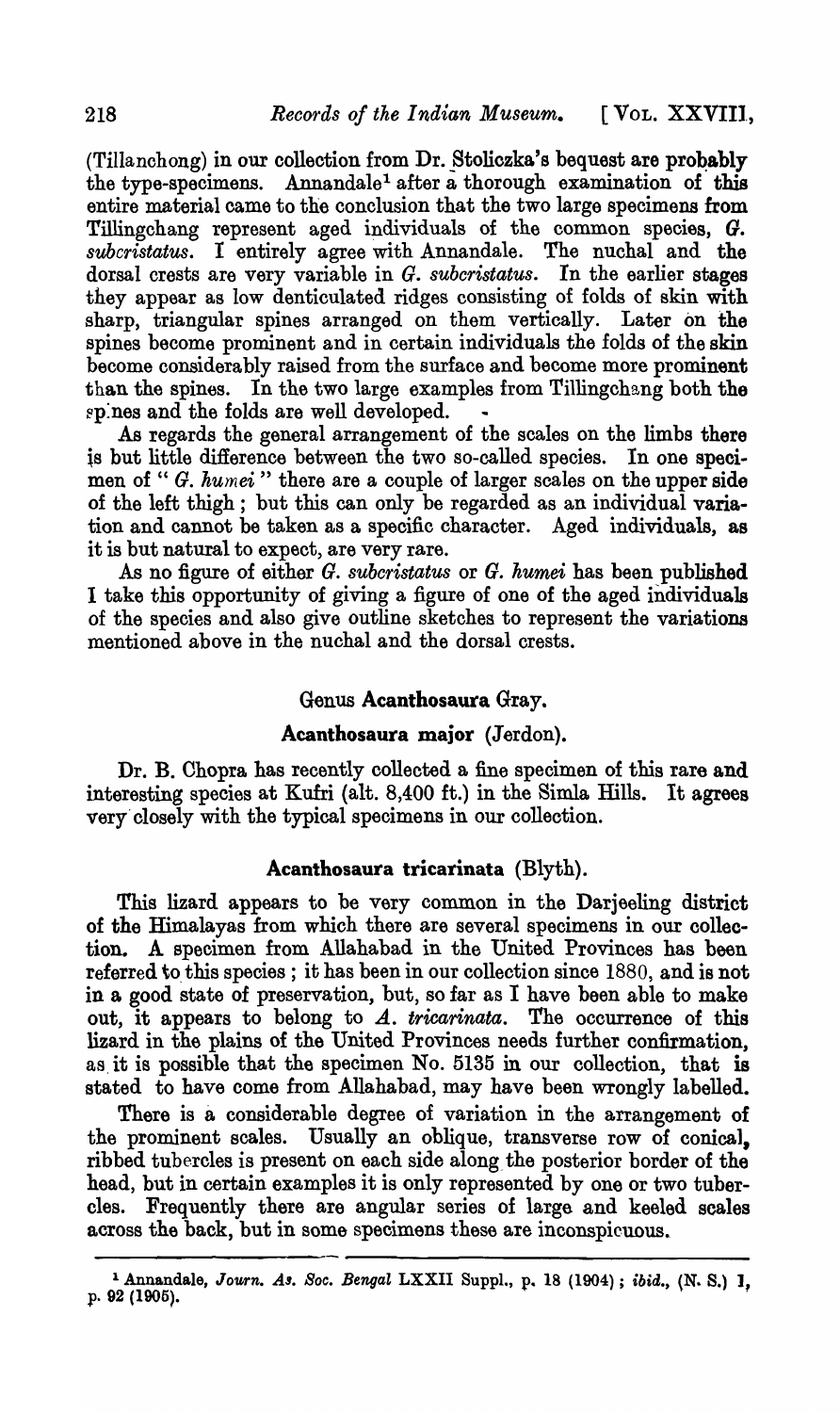In certain specimens the dorsal surface is uniformly coloured chocolate brown.

#### Genus Japalura Gray.

Four species of this genus are known from India and of these two have been described by Annandale<sup>1</sup> within the last decade or so. In the unnamed collection the two common Indian species *i.e.*, *Japalura variegata* Gray and *J. planidorsata* Jerdon are represented by several examples. The former is  $v, ry$  abundant in the Darjeeling and the Sikkim regions of the Himalayas, while the latter is found in Assam and has hitherto been recorded from .the Khasi and the Garo Hills. Among others in our collection there are fiye examples of J. *variegata*  collected by Dr. Anderson from the Botanical Gardens, Calcutta. It seems quite probable that the species is to be found in the plains of Bengal and that its range extends as far a~ Calcutta. J. *planidorsata*  is also found in Cachar, which is adjacent to the Khasi Hills and several specimens are represented in our collection from this locality.

#### Genus Salea Gray.

In the unnamed collection there are eight nicely preserved specimens of *Salea anamallayana* (Beddome) obtained by Dr. S. W. Kemp and Mr,. T. B. Fletcher at Kodaikanal in the Palni Hills, South Ind:a. The species is said to be very rare in Museum collections.

The range of the genus was hitherto thought to be confined to Southern India (with a possible extension into Ceylon) but Annandale2 recorded these lizards from Moulmein in Lower Burma and described a new species from Assam. *Salea anamallayana* is, however, only known from Southern India.

### Genus Calotes Cuvier.

There is a large number of specimens of the genus *Oalotes* in our collection but most of them are referable to the common Indian species *O. verswoler* (Daud.). There is one specimen from Shillong which I have identified as *O. }erdonii* Giinther and six others from above Tura in the G<sub>3</sub>ro Hills, Assam belong to *C. maria.* Gray. All the specimens are typical examples of their respective species.

### Genus Agama Daudin.

In my first collection from the Salt Range, Punjab, which has already been reported<sup>3</sup> upon, *Agama melanura* (Blyth) was the only species represented. In August, 1923, further collections were made in the western portion of the range and several examples of *A.. isolepis* Boulenger along with A. *melanura (Blyth)* were collected at Musakhel on bare rocks and shrubs.

<sup>&</sup>lt;sup>1</sup> Annandale, *Journ. As. Soc. Bengal* (N. S.) I, p. 85 (1905); *Rec. Ind. Mus.* VIII, p. 57, pl. V, fig. 4 (1912).

<sup>2</sup>Annandale, *Ree. Ind. Mua.* II, pp. 37, 38 (1908) ; also *Journ. As. Soc. Bengal* I, p. 86 (1905).<br><sup>3</sup> Hora and Chopra, *Rec. Ind. Mus.* XXV, pp. 370, 374 (1923).